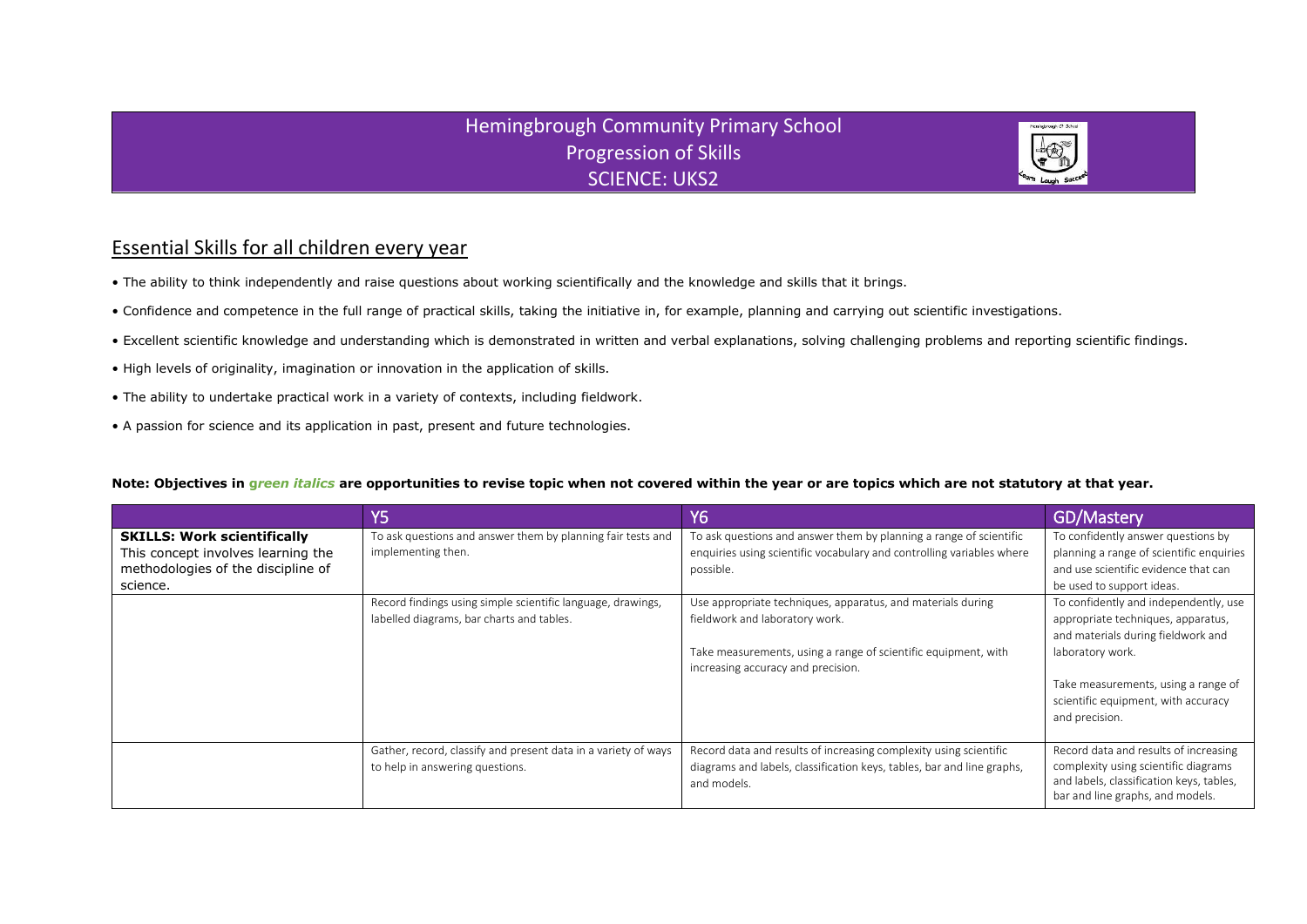|                                                                                                                                                                     | Report on findings from enquiries, including oral and written<br>explanations, displays or presentations of results and<br>conclusions.<br>Use results to draw simple conclusions and suggest<br>improvements, new questions and predictions for setting up<br>further tests. | Present findings in written form, displays and other presentations.<br>Use test results to make predictions to set up further comparative<br>and fair tests.                                                                                                                                                                                                                                                                                                                                                                                                                                                                               | Use models to describe scientific<br>ideas, identifying scientific evidence<br>that has been used to support or<br>refute ideas or arguments.                                                   |
|---------------------------------------------------------------------------------------------------------------------------------------------------------------------|-------------------------------------------------------------------------------------------------------------------------------------------------------------------------------------------------------------------------------------------------------------------------------|--------------------------------------------------------------------------------------------------------------------------------------------------------------------------------------------------------------------------------------------------------------------------------------------------------------------------------------------------------------------------------------------------------------------------------------------------------------------------------------------------------------------------------------------------------------------------------------------------------------------------------------------|-------------------------------------------------------------------------------------------------------------------------------------------------------------------------------------------------|
| <b>KNOWLEDGE:</b><br><b>Understand plants</b><br>This concept involves becoming<br>familiar with different types of<br>plants, their structure and<br>reproduction. | To revise what a range of flowering plants need to grow<br>healthily and describe the functions of different parts: - roots,<br>stem/trunk, leaves and flowers.<br>Revise the life cycle of flowering plants, including pollination,<br>seed formation ad seed dispersal.     | To describe the life cycle of a plant, using scientific language and<br>classify plants based on specific characteristics.<br>To know the scientific names of the parts of a plant, their function,<br>how different environments can impact upon them and how plants<br>can adapt.<br><b>Explore Vocabulary:</b><br>Petal, stamen, pollination, germination, fertilisation<br>Relate knowledge of plants to studies of evolution and inheritance.<br>Relate knowledge of plants to studies of all living things.                                                                                                                          | To understand what a range of<br>flowering plants need to grow<br>healthily and understand that<br>different and extreme environments<br>can pose dangers or opportunities to<br>living things. |
| <b>Understand animals and humans</b><br>This concept involves becoming<br>familiar with different types of<br>animals, humans and the life<br>processes they share. | Describe the changes as humans develop from birth to old<br>age.<br>Explore Vocabulary:<br>Human, development, baby, toddler, child, teenager, adult,<br>puberty, gestation, growing.                                                                                         | To understand different environments and the habitats that they<br>provide by working scientifically, using classification systems and<br>keys to identify the animals and plants that live there.<br>Explore vocabulary:<br>Organism<br>Migration<br>Evolution<br>Environment<br>Identify and name the main parts of the human circulatory system,<br>and describe the functions of the heart, blood vessels and blood.<br>Recognise the importance of diet, exercise, drugs and lifestyle on the<br>way the human body functions.<br>Describe the ways in which nutrients and water are transported<br>within animals, including humans. | To have a full understanding of<br>different habitats by working and<br>thinking scientifically.                                                                                                |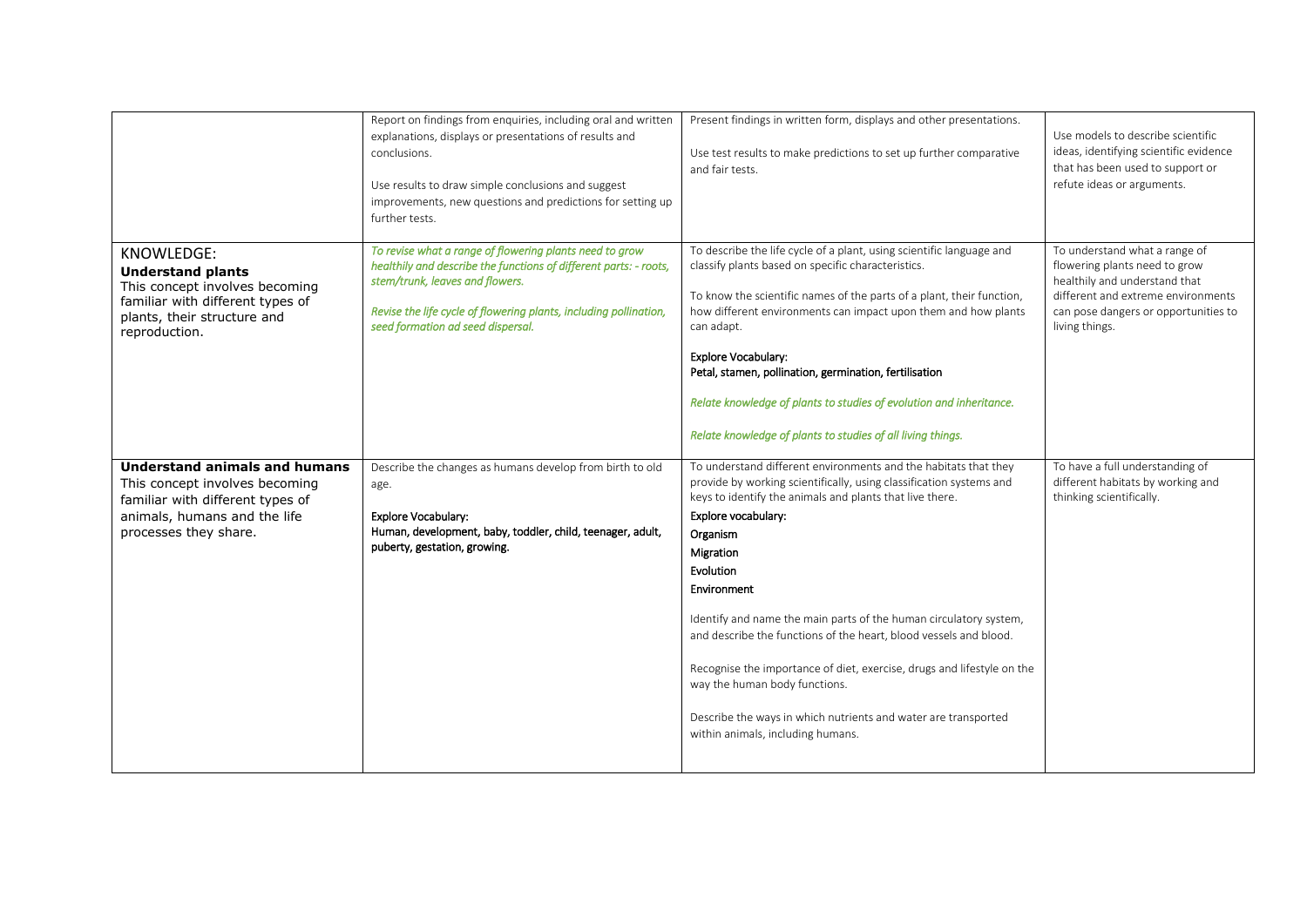| <b>Investigate living things</b><br>This concept involves becoming<br>familiar with a wider range of living<br>things, including insects and<br>understanding life processes.   | Describe the differences in the life cycles of a mammal, an<br>amphibian, an insect and a bird.<br>Describe the life process of reproduction in some plants and<br>animals including sexual and asexual.<br>They should find out about the work of naturalists and<br>animal behaviourists, for example, David Attenborough and<br>Jane Goodall.<br>They might observe changes in an animal over a period of<br>time (for example, by hatching and rearing chicks),<br>comparing how different animals reproduce and grow. | Describe how living things are classified into broad groups according<br>to common observable characteristics.<br>Give reasons for classifying plants and animals based on specific<br>characteristics.                                                                                                                                                                                                                                                                                                                                                                                                      | To be able to use scientific language<br>to describe living things confidently<br>and present in various ways.                                                           |
|---------------------------------------------------------------------------------------------------------------------------------------------------------------------------------|----------------------------------------------------------------------------------------------------------------------------------------------------------------------------------------------------------------------------------------------------------------------------------------------------------------------------------------------------------------------------------------------------------------------------------------------------------------------------------------------------------------------------|--------------------------------------------------------------------------------------------------------------------------------------------------------------------------------------------------------------------------------------------------------------------------------------------------------------------------------------------------------------------------------------------------------------------------------------------------------------------------------------------------------------------------------------------------------------------------------------------------------------|--------------------------------------------------------------------------------------------------------------------------------------------------------------------------|
|                                                                                                                                                                                 | <b>Explore Vocabulary:</b><br>Mammal, amphibian, insect, bird, sexual, asexual, rainforest,<br>ocean, desert, prehistoric, similarities, differences                                                                                                                                                                                                                                                                                                                                                                       |                                                                                                                                                                                                                                                                                                                                                                                                                                                                                                                                                                                                              |                                                                                                                                                                          |
| <b>Understand evolution and</b><br>inheritance<br>This concept involves understanding<br>that organisms come into existence,<br>adapt, change and evolve and<br>become extinct. |                                                                                                                                                                                                                                                                                                                                                                                                                                                                                                                            | Recognise that living things have changed over time and that fossils<br>provide information about living things that inhabited the Earth<br>millions of years ago.<br>Recognise that living things produce offspring of the same kind, but<br>normally offspring vary and are not identical to their parents.<br>Identify how animals and plants are adapted to suit their<br>environment in different ways and that adaptation may lead to<br>evolution<br>Explore Vocabulary:<br>Offspring, inheritance, characteristics, habitat, environment,<br>evolution, natural selection, fossil, inherited traits. |                                                                                                                                                                          |
| <b>Investigate materials</b><br>This concept involves becoming<br>familiar with a range of materials,<br>their properties, uses and how they<br>may be altered or changed.      | Recognise solid, liquids and gases and begin to investigate<br>how some solids will dissolve in liquid.<br>Compare and group together everyday materials based on<br>evidence from comparative and fair tests, including their<br>hardness, solubility, conductivity (electrical and thermal),<br>and response to magnets.<br>Understand how some materials will dissolve in liquid to<br>form a solution and describe how to recover a substance<br>from a solution.                                                      | Revise being able to recognise solids, liquids and gases and begin to<br>investigate that some solids will dissolve into a liquid and that some<br>mixtures can be reversed.                                                                                                                                                                                                                                                                                                                                                                                                                                 | Recognise some solids will dissolve in<br>a liquid, that some mixtures can be<br>reversed and separated and know<br>how to reverse the process by a range<br>of methods. |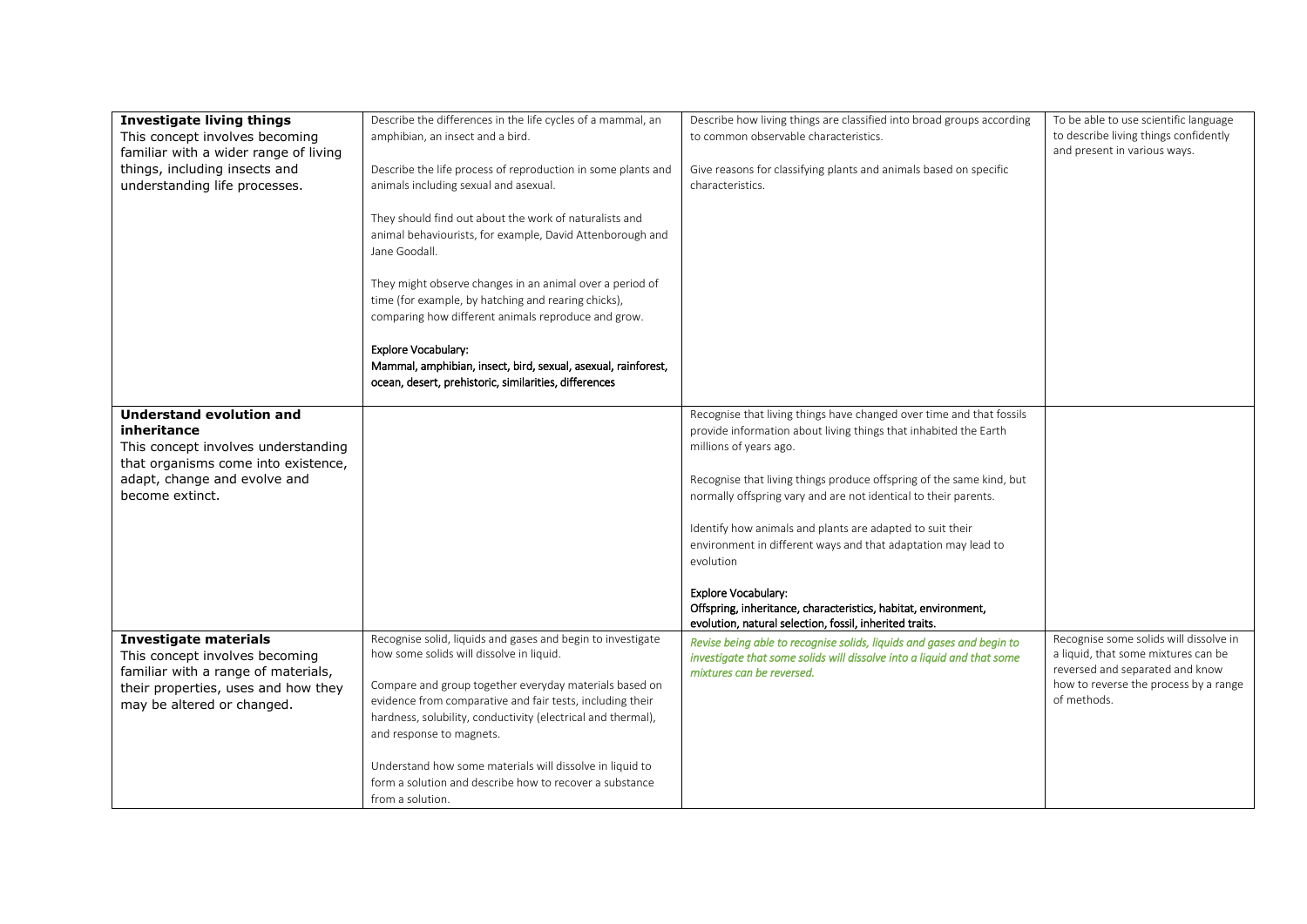|                                     | Use knowledge of solids, liquids and gases to decide how<br>mixtures might be separated, including through filtering,<br>sieving and evaporating.                                                                                         |  |
|-------------------------------------|-------------------------------------------------------------------------------------------------------------------------------------------------------------------------------------------------------------------------------------------|--|
|                                     | Give reasons, based on evidence from comparative and fair<br>tests, for the particular uses of everyday materials, including<br>metals, wood and plastic.                                                                                 |  |
|                                     | Demonstrate that dissolving, mixing and changes of state<br>are reversible changes.                                                                                                                                                       |  |
|                                     | Explain that some changes result in the formation of new<br>materials, and that this kind of change is not usually<br>reversible, including changes associated with burning,<br>oxidisation and the action of acid on bicarbonate of soda |  |
|                                     | Explore Vocabulary:<br>Properties, solubility, transparency, electrical conductor,<br>thermal conductor, dissolve, solution, separate, evaporation,<br>filtering, sieving, irreversible, magnetism, chemist                               |  |
| <b>Understand movement, forces</b>  | Forces                                                                                                                                                                                                                                    |  |
| and magnets                         | Explain that unsupported objects fall towards the Earth                                                                                                                                                                                   |  |
| This concept involves understanding | because of the force of gravity acting between the Earth and                                                                                                                                                                              |  |
| what causes motion.                 | the falling object.                                                                                                                                                                                                                       |  |
|                                     | Identify the effect of drag forces, such as air resistance,<br>water resistance and friction that act between moving<br>surfaces.                                                                                                         |  |
|                                     | Describe, in terms of drag forces, why moving objects that<br>are not driven tend to slow down.                                                                                                                                           |  |
|                                     | Understand that force and motion can be transferred<br>through mechanical devices such as gears, pulleys, levers<br>and springs.                                                                                                          |  |
|                                     | Understand that some mechanisms including levers, pulleys<br>and gears, allow a smaller force to have a greater effect.                                                                                                                   |  |
|                                     | Pupils might find out how scientists, for example, Galileo                                                                                                                                                                                |  |
|                                     | Galilei and Isaac Newton helped to develop the theory of                                                                                                                                                                                  |  |
|                                     | gravitation.                                                                                                                                                                                                                              |  |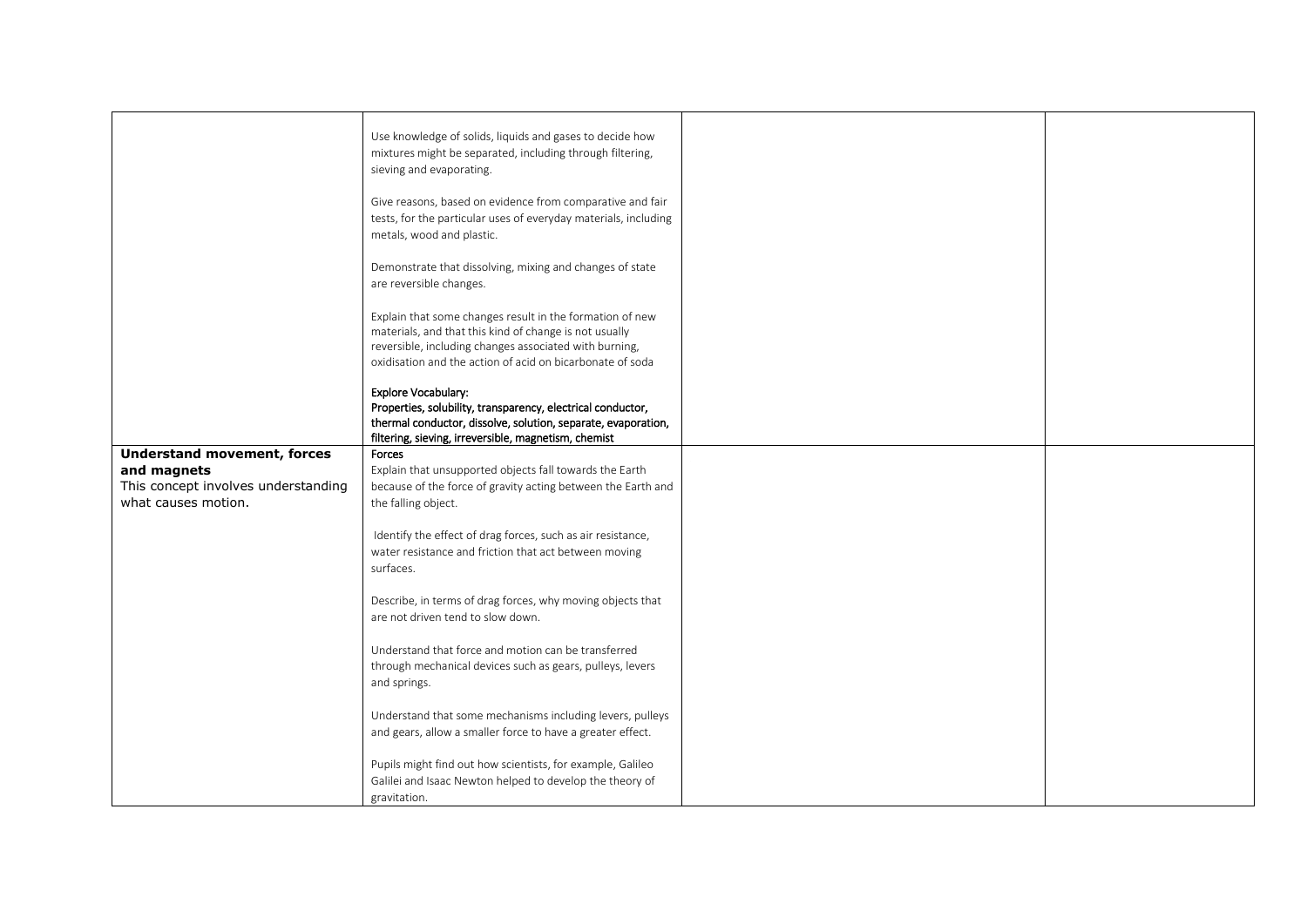|                                        | <b>Explore Vocabulary:</b>                                    |                                                                           |  |
|----------------------------------------|---------------------------------------------------------------|---------------------------------------------------------------------------|--|
|                                        | Gravity, air resistance, water resistance, friction, surface, |                                                                           |  |
|                                        | force, effect, accelerate, change direction, stop, brake,     |                                                                           |  |
|                                        | mechanism, pulley, gear, spring, Galileo                      |                                                                           |  |
| <b>Understand light and seeing</b>     |                                                               | Understand that light appears to travel in straight lines.                |  |
| This concept involves understanding    |                                                               |                                                                           |  |
| how light and reflection affect sight. |                                                               | Use the idea that light travels in straight lines to explain that objects |  |
|                                        |                                                               | are seen because they give out or reflect light into the eyes.            |  |
|                                        |                                                               |                                                                           |  |
|                                        |                                                               | Use the idea that light travels in straight lines to explain why          |  |
|                                        |                                                               | shadows have the same shape as the objects that cast them, and to         |  |
|                                        |                                                               | predict the size of shadows when the position of the light source         |  |
|                                        |                                                               | changes.                                                                  |  |
|                                        |                                                               |                                                                           |  |
|                                        |                                                               | Explain that we see things because light travels from light sources to    |  |
|                                        |                                                               | our eyes or from light sources to objects and then to our eyes.           |  |
|                                        |                                                               | Explore Vocabulary:                                                       |  |
|                                        |                                                               | Straight, reflect, reflection, periscope, rainbow, light source, angle of |  |
|                                        |                                                               | reflection                                                                |  |
| Investigate sound and hearing          | In music lessons: revise how vibrations in instruments create | In music lessons: revise how vibrations in instruments create the         |  |
| This concept involves understanding    | the sounds.                                                   | sounds.                                                                   |  |
| how sound is produced, how it          |                                                               |                                                                           |  |
| travels and how it is heard.           |                                                               | Discuss how to change the pitch and volume from instruments.              |  |
|                                        |                                                               |                                                                           |  |
| <b>Understand electrical circuits</b>  | Revise simple circuits and how switches work.                 | Associate the brightness of a lamp or the volume of a buzzer with the     |  |
| This concept involves understanding    |                                                               | number and voltage of cells used in the circuit.                          |  |
| circuits and their role in electrical  |                                                               |                                                                           |  |
| applications.                          |                                                               | Compare and give reasons for variations in how components                 |  |
|                                        |                                                               | function, including the brightness of bulbs, the loudness of buzzers      |  |
|                                        |                                                               | and the on/off position of switches.                                      |  |
|                                        |                                                               |                                                                           |  |
|                                        |                                                               | Use recognised symbols when representing a simple circuit in a            |  |
|                                        |                                                               | diagram.                                                                  |  |
|                                        |                                                               | <b>Explore Vocabulary:</b>                                                |  |
|                                        |                                                               | Voltage, brightness, volume, switches, danger, series circuit, parallel,  |  |
|                                        |                                                               | switch, buzzer, motor                                                     |  |
| <b>Understand the Earth's</b>          | Describe the movement of the Earth, and other planets,        | Revise Space when covering light and the speed of light in a vacuum.      |  |
| movement in space                      | relative to the Sun in the solar system.                      |                                                                           |  |
| This concept involves understanding    |                                                               |                                                                           |  |
| what causes seasonal changes, day      | Describe the movement of the Moon relative to the Earth.      |                                                                           |  |
| and night.                             |                                                               |                                                                           |  |